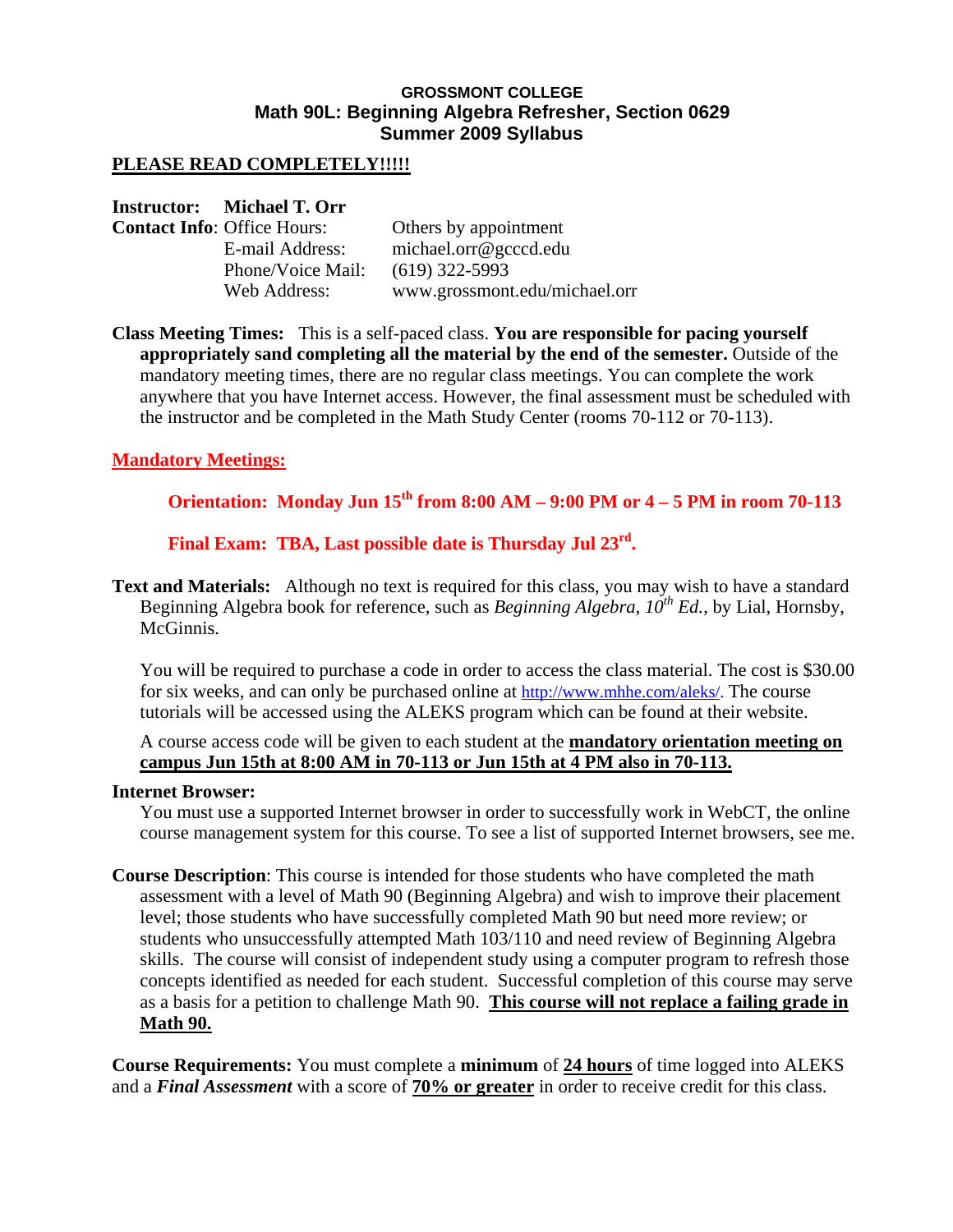**Objectives:** Upon successful completion of the course the student will be able to:

- 1. demonstrate understanding of the mathematical concepts required for the beginning algebra level as defined in the district course outline;
- 2. perform the basic arithmetic operations required for the beginning algebra level as defined in the district course outline;
- 3. translate verbal expressions into algebraic expressions and simplify them as needed for the beginning algebra level as defined in the district course outline;
- 4. apply mathematical properties required for the beginning algebra level as defined in the district course outline;
- 5. apply the appropriate skills in application problems required for the beginning algebra level as defined in the district course outline.

## **Outline of topics to be mastered by each student:**

- 1. Mathematical Concepts involving integer exponents, polynomial and rational expressions, linear equations and inequalities, graphs of linear functions and two-dimensional geometric shapes
- 2. Arithmetic Operations using real numbers, integer exponents, polynomial and rational expressions.
- 3. Algebraic Expressions generated by translating verbal phrases into algebraic equations and algebraic inequalities.
- 4. Mathematical Properties involving integer exponents, polynomial and rational expressions, linear equations and inequalities, graphs of linear functions, two-dimensional geometric shapes.
- 5. Application Problems to include but not limited to: distance/rate/ time, ratio, mixture, area and perimeter.
- **Homework:** Each student will work on those problems that are determined as necessary for mastery of the necessary review topics. These are graded by the program and your success is recorded. Each student will only be required to do as many problems as necessary to show mastery. Homework is not included in the class grade. However mastery of each topic is required to receive credit for the course.
- **Examinations**: You will be assessed at regular intervals as you work through the review material. There will be sample finals available in the assessment folder. There is a proctored final exam which must be scheduled by July  $23<sup>rd</sup>$  at the latest. You may arrange to take the final anytime after you have demonstrated mastery of the material on the ALEKS program.
- **Cheating**: Students are encouraged to seek help from all possible sources. If you are not doing your own work, you will not be able to pass the proctored final exam. Hence limit the amount of help you receive. Be sure you can work the problems without a tutor or referring to a textbook or notes.
- **Behavior:** Students are expected to respect and obey standards of student conduct while online. The Student Code of Conduct, disciplinary procedure, and student process can be found in the Grossmont College catalog, and at the office of the Dean of Student Affairs. Charges of misconduct and disciplinary sanctions may be imposed upon students who violate these standards of conduct or provisions of college regulations.
- **Attendance:** It is the student's responsibility to add, withdraw from, or drop this course **before the deadlines stated in the class schedule.** Petitions to add, drop, or withdraw after the deadline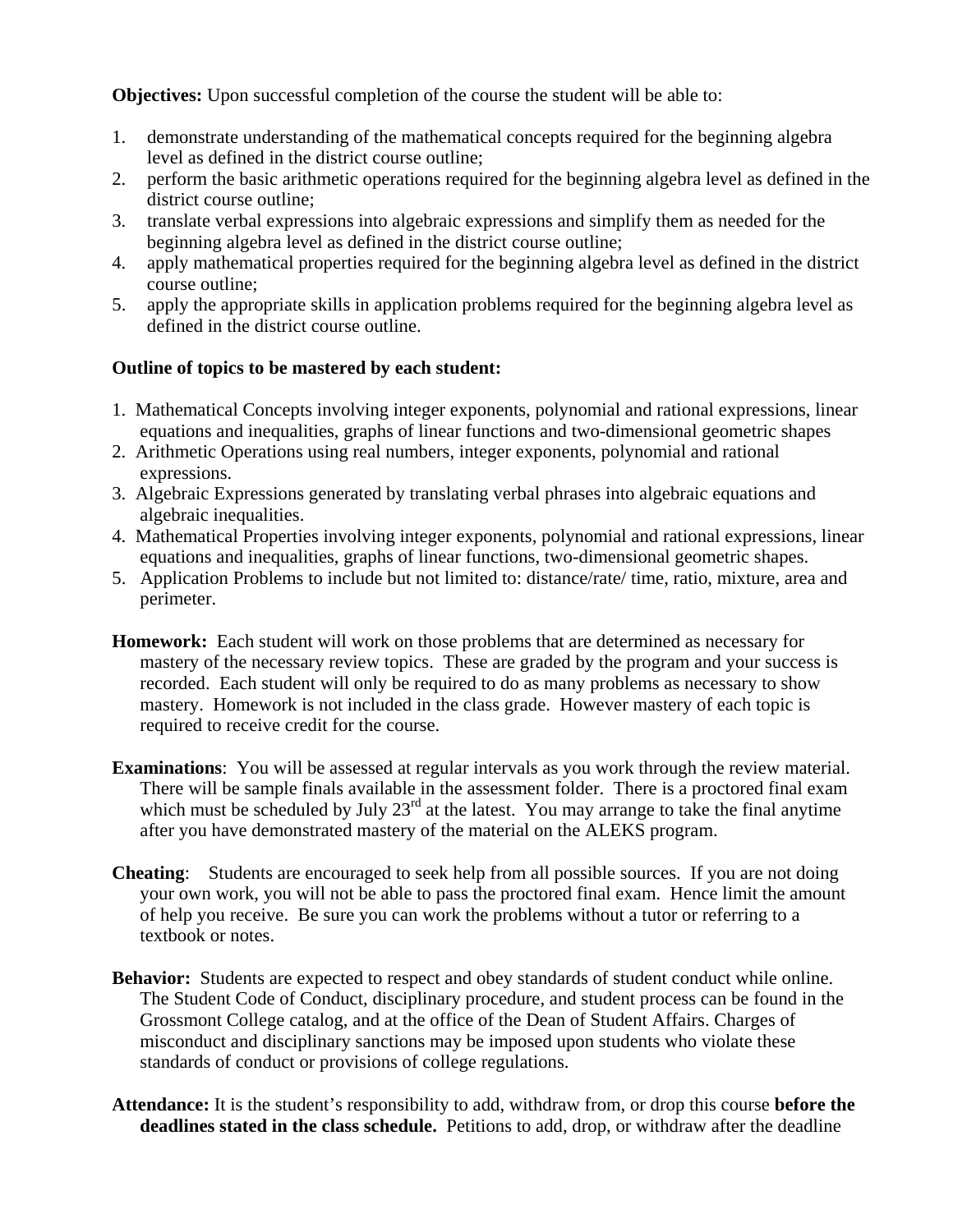will not be approved without proof of circumstances beyond the student's control that made him/her unable to meet the deadline. Lack of money to pay fees is not considered an extenuating circumstance. Students anticipating difficulty in paying fees before the add deadline should check with the Financial Aid Office about sources of funds or other alternatives for which they may be eligible. Students are required to attend an on campus orientation and take a proctored final exam. The ALEKS program will monitor your time online and you are expected to spend a minimum of 16 hours using the ALEKS program.

**Supervised Tutoring**: Students requiring additional help or resources to achieve the stated learning objectives of the courses taken in a Mathematics course are referred to enroll in Math 198, Section #0668, Supervised Tutoring.

Students are referred to enroll in the following supervised tutoring courses if the service indicated will assist them in achieving or reinforcing the learning objectives of this course:

- IDS 198, Supervised Tutoring to receive tutoring in general computer applications in the Tech Mall;
- English 198W, Supervised Tutoring for assistance in the English Writing Center (70-119); and/or
- IDS 198T, Supervised Tutoring to receive one-on-one tutoring in academic subjects in the Tutoring Center (70-229).

To add any of these courses, students may obtain Add Codes at the Information/Registration Desk in the Tech Mall.

All Supervised Tutoring courses are non-credit/non-fee. However, when a student registers for a supervised tutoring course, and has no other classes, the student will be charged the usual health fee.

- **Academic Accommodation**: Any student who may need an academic accommodation should discuss the situation with me during the first two weeks.
- Grading: This course is offered CREDIT/NO CREDIT only. Credit is given for a passing grade on the proctored final exam.

**Incompletes**: There are no incompletes for this course.

## **Registering for the first time**:

- 1. Click on the *Internet Explorer* icon on the computer.
- 2. Type in the address window: http://www.mhhe.com/aleks/.
- 3. Under "ALEKS FOR Science, Engineering, & Math" click on *Click here to purchase access*.
- 4. Under "**Mathematics**", click on *ALEKS Math (6 weeks) \$30*. Then click on the *Continue* button.
- 5. Choose *California* & *Grossmont College*. Then click on the *Continue* button.
- 6. Fill in the required payment information. Provide a valid e-mail address to which your access code will be sent. Once you have your access code, *write it down* and then you may continue with Step #7.
- 7. Click on the "*REGISTER*" button under.
- 8. Accept the License Agreement.